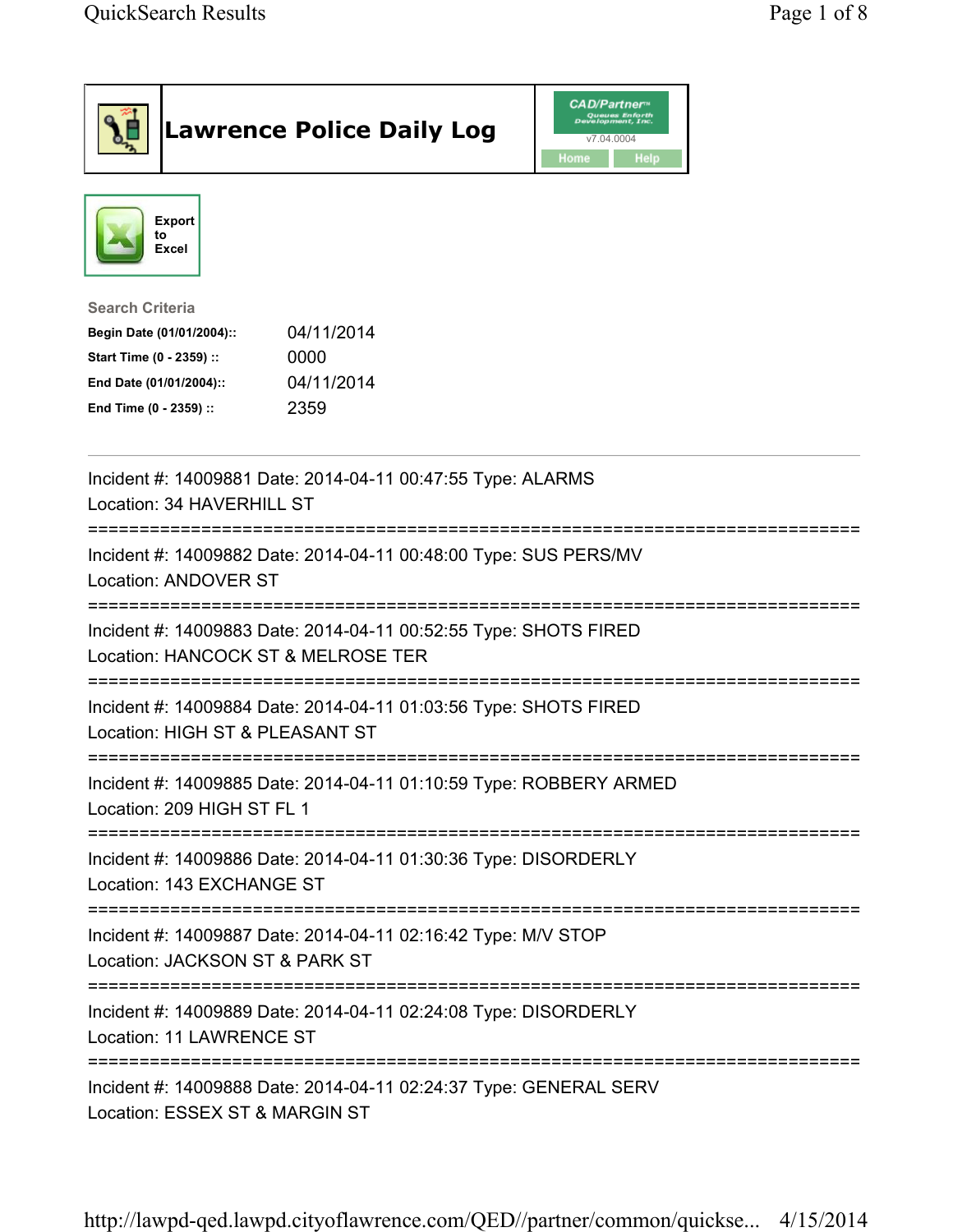| Incident #: 14009890 Date: 2014-04-11 02:49:22 Type: TOW OF M/V<br>Location: 622 ANDOVER ST             |
|---------------------------------------------------------------------------------------------------------|
| Incident #: 14009891 Date: 2014-04-11 02:50:33 Type: B&E/MV/PROG<br>Location: E HAVERHILL ST & HIGH ST  |
| Incident #: 14009892 Date: 2014-04-11 03:02:07 Type: SHOTS FIRED<br>Location: 149 WATER ST              |
| Incident #: 14009893 Date: 2014-04-11 03:24:37 Type: ALARMS<br>Location: 100 AMESBURY ST #204           |
| Incident #: 14009894 Date: 2014-04-11 04:24:17 Type: PROWLER<br>Location: 53 BELMONT ST                 |
| Incident #: 14009895 Date: 2014-04-11 04:35:15 Type: DOMESTIC/PAST<br>Location: 40 LAWRENCE ST #435     |
| Incident #: 14009896 Date: 2014-04-11 05:10:10 Type: MAL DAMAGE<br>Location: 119 HAVERHILL ST           |
| Incident #: 14009897 Date: 2014-04-11 05:56:33 Type: SUS PERS/MV<br>Location: 120 BROADWAY              |
| Incident #: 14009898 Date: 2014-04-11 06:03:58 Type: MV/BLOCKING<br>Location: 26 MORTON ST              |
| Incident #: 14009899 Date: 2014-04-11 06:09:55 Type: ALARMS<br>Location: LAWLOR SCHOOL / 4 LEXINGTON ST |
| Incident #: 14009900 Date: 2014-04-11 06:32:30 Type: SPECIAL CHECK<br>Location: MCDONALDS / 50 BROADWAY |
| Incident #: 14009901 Date: 2014-04-11 07:48:53 Type: MAL DAMAGE<br>Location: 19 CAMELLA TEOLI WY        |
| Incident #: 14009902 Date: 2014-04-11 07:59:09 Type: B&E/MV/PAST<br>Location: 125 HAVERHILL ST          |
| Incident #: 14009903 Date: 2014-04-11 08:04:36 Type: TOW OF M/V                                         |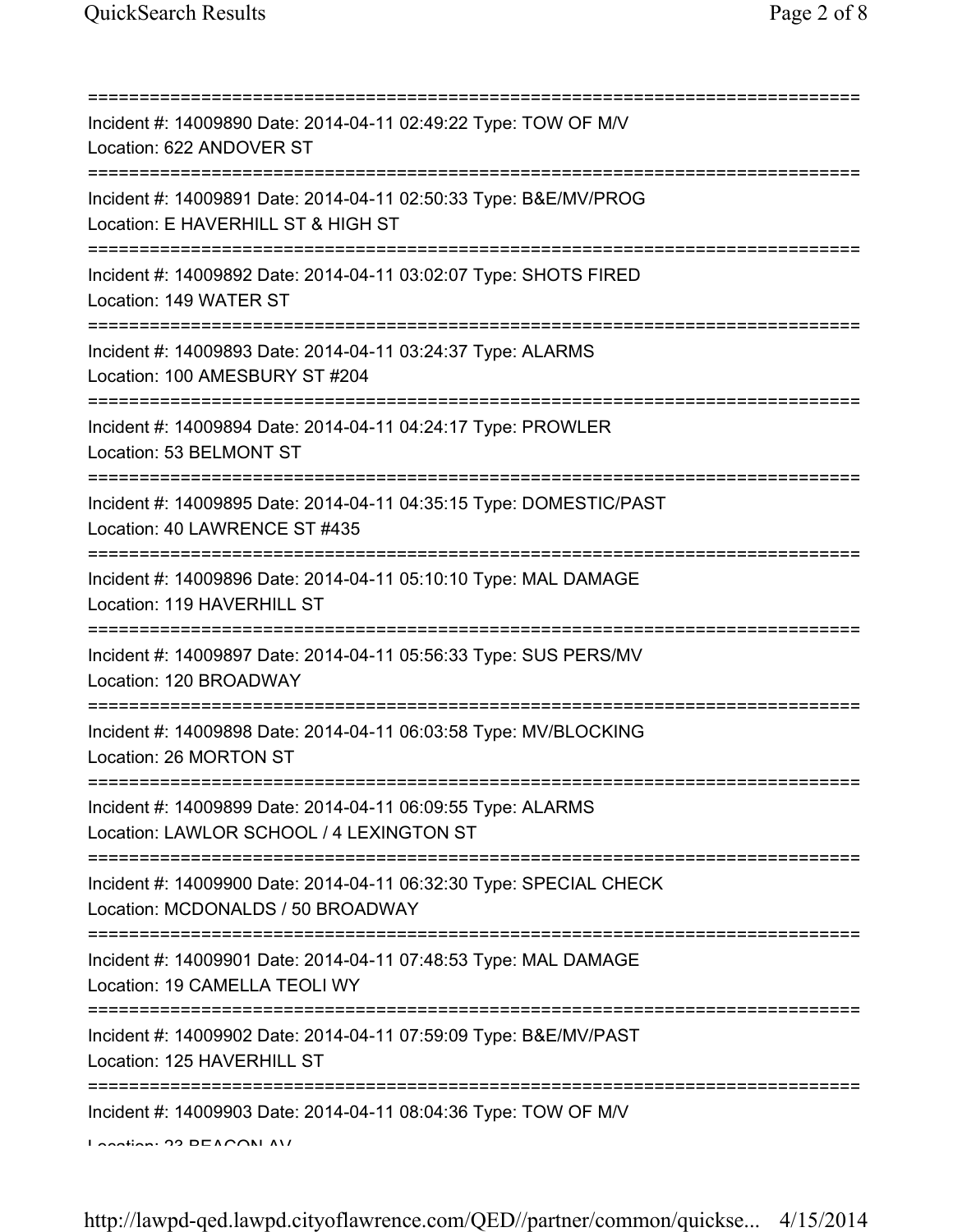| Incident #: 14009904 Date: 2014-04-11 08:27:44 Type: TOW/REC/STOL<br>Location: 34 CHANDLER ST                                                 |
|-----------------------------------------------------------------------------------------------------------------------------------------------|
| Incident #: 14009905 Date: 2014-04-11 08:30:07 Type: TOW OF M/V<br>Location: SEVEN ELEVEN / 99 HAMPSHIRE ST<br>============================== |
| Incident #: 14009906 Date: 2014-04-11 09:09:11 Type: LARCENY/MV/PAST<br>Location: 145 WILLOW ST                                               |
| Incident #: 14009907 Date: 2014-04-11 09:20:19 Type: TOW OF M/V<br>Location: 157 MAY ST<br>----------------------------                       |
| Incident #: 14009909 Date: 2014-04-11 09:59:02 Type: AUTO ACC/NO PI<br>Location: 511 RIVERSIDE DR                                             |
| Incident #: 14009910 Date: 2014-04-11 10:13:22 Type: ARREST<br>Location: 429 HOWARD ST<br>=================================                   |
| Incident #: 14009911 Date: 2014-04-11 10:22:19 Type: TOW OF M/V<br>Location: JACKSON ST & METHUEN ST                                          |
| Incident #: 14009912 Date: 2014-04-11 10:22:48 Type: TOW OF M/V<br>Location: JACKSON ST & METHUEN ST                                          |
| Incident #: 14009913 Date: 2014-04-11 11:16:48 Type: INVEST CONT<br>Location: 38 WILLOW ST                                                    |
| Incident #: 14009915 Date: 2014-04-11 11:17:09 Type: LARCENY/PAST<br>Location: 16 GROVE ST                                                    |
| ====================================<br>Incident #: 14009914 Date: 2014-04-11 11:18:50 Type: NOISE ORD<br>Location: 25 CRESCENT ST FL 2       |
| Incident #: 14009916 Date: 2014-04-11 11:20:56 Type: B&E/MV/PAST<br>Location: 30 CARVER ST                                                    |
| Incident #: 14009917 Date: 2014-04-11 11:28:51 Type: ARREST<br>Location: 194 BRUCE ST                                                         |
| Incident #: 14009918 Date: 2014-04-11 11:33:54 Type: PARK & WALK                                                                              |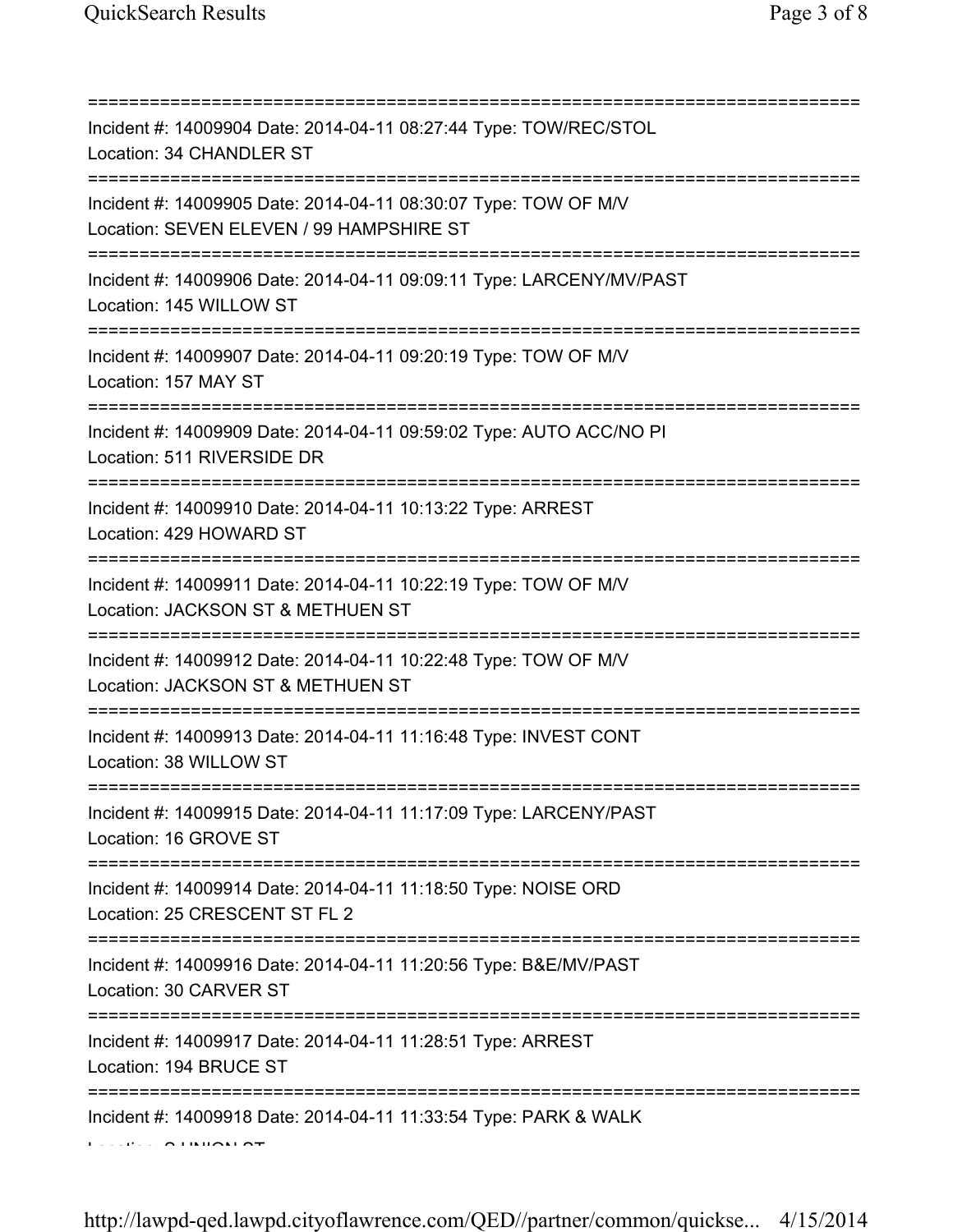Location: 700 ESSEX ST

=========================================================================== Incident #: 14009919 Date: 2014-04-11 11:40:25 Type: ARREST Location: 429 HOWARD ST =========================================================================== Incident #: 14009920 Date: 2014-04-11 11:46:53 Type: LARCENY/PAST Location: 23 ALDER ST =========================================================================== Incident #: 14009921 Date: 2014-04-11 11:59:34 Type: KIDNAP/PROG Location: SANTO DOMINGO LIQUORS / 419 HAMPSHIRE =========================================================================== Incident #: 14009922 Date: 2014-04-11 12:07:57 Type: MAL DAMAGE Location: 11 UNION ST =========================================================================== Incident #: 14009923 Date: 2014-04-11 12:13:28 Type: ARREST Location: LEONARD SCHOOL / 60 ALLEN ST =========================================================================== Incident #: 14009924 Date: 2014-04-11 12:29:36 Type: STOL/MV/PAS Location: 107 UNION ST =========================================================================== Incident #: 14009925 Date: 2014-04-11 12:36:12 Type: INVESTIGATION Location: 11 SUMMER ST #N401 =========================================================================== Incident #: 14009926 Date: 2014-04-11 12:50:28 Type: CK WELL BEING Location: 18 FRANKLIN ST =========================================================================== Incident #: 14009927 Date: 2014-04-11 12:59:07 Type: SHOTS FIRED Location: 41 MELVIN ST =========================================================================== Incident #: 14009928 Date: 2014-04-11 13:02:25 Type: TOW/REC/STOL Location: WALGREENS / 135 BROADWAY =========================================================================== Incident #: 14009929 Date: 2014-04-11 13:31:24 Type: ARREST Location: 43 SPRINGFIELD ST =========================================================================== Incident #: 14009930 Date: 2014-04-11 13:33:02 Type: MEDIC SUPPORT Location: 170 COMMON ST #215 =========================================================================== Incident #: 14009931 Date: 2014-04-11 13:45:32 Type: AUTO ACC/NO PI Location: LOWELL ST & WINTER ST =========================================================================== Incident #: 14009932 Date: 2014-04-11 14:00:37 Type: FIGHT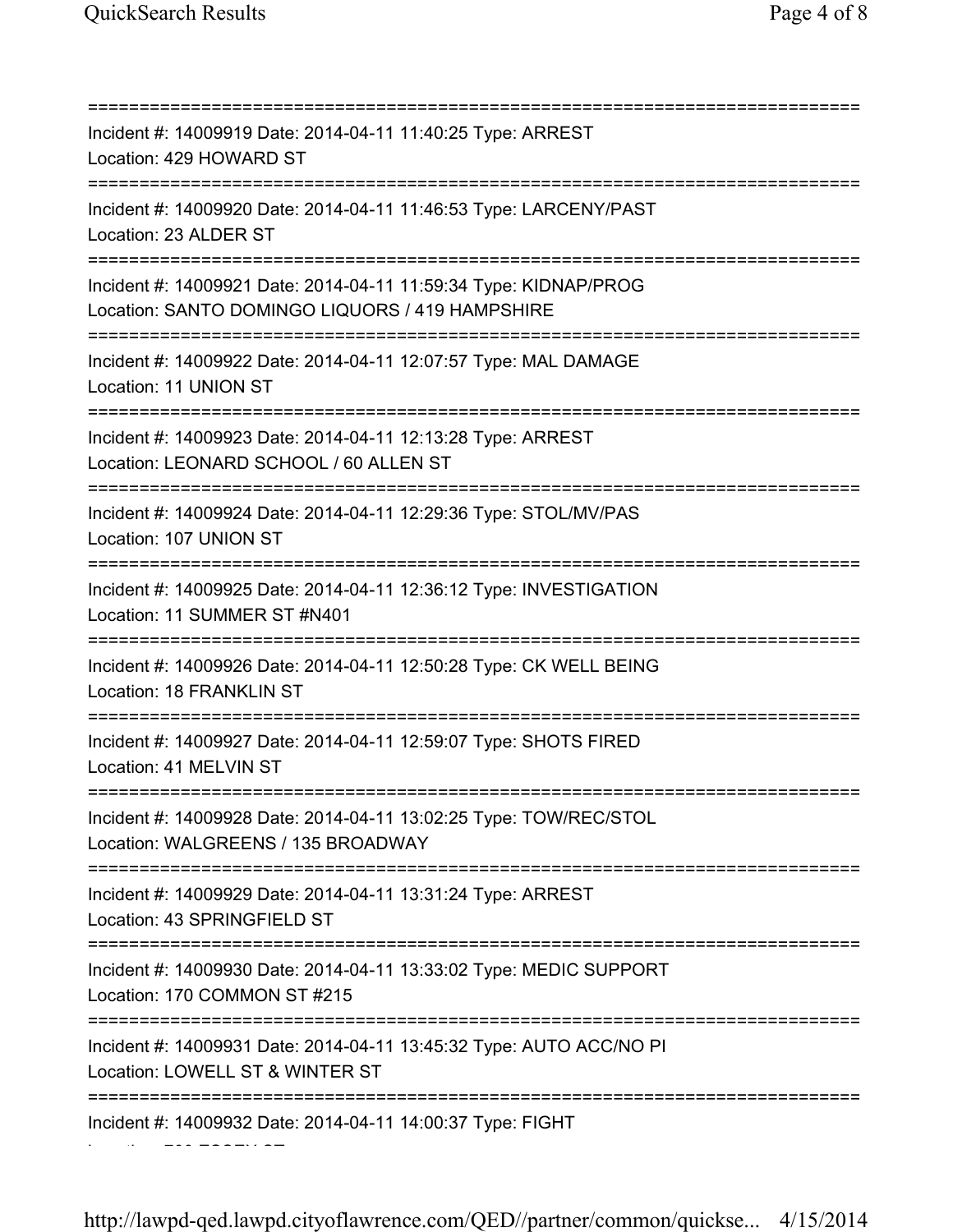=========================================================================== Incident #: 14009933 Date: 2014-04-11 14:16:53 Type: AUTO ACC/NO PI Location: MARKET ST & S UNION ST =========================================================================== Incident #: 14009934 Date: 2014-04-11 14:18:28 Type: AUTO ACC/NO PI Location: BROADWAY & HAVERHILL ST =========================================================================== Incident #: 14009935 Date: 2014-04-11 15:32:42 Type: TOW/REPOSSED Location: AMES ST & TEXAS AV =========================================================================== Incident #: 14009936 Date: 2014-04-11 16:03:00 Type: ARREST Location: 86 DORCHESTER ST =========================================================================== Incident #: 14009937 Date: 2014-04-11 16:15:16 Type: B&E/PAST Location: 32 PORTLAND ST =========================================================================== Incident #: 14009938 Date: 2014-04-11 16:16:44 Type: GUN CALL Location: MERRIMACK ST CONVENIENCE / 500 MERRIMACK ST =========================================================================== Incident #: 14009939 Date: 2014-04-11 16:22:45 Type: NEIGHBOR PROB Location: 66 FLORAL ST =========================================================================== Incident #: 14009940 Date: 2014-04-11 16:26:17 Type: NEIGHBOR PROB Location: 379 HAVERHILL ST #3 =========================================================================== Incident #: 14009941 Date: 2014-04-11 16:38:10 Type: ANIMAL COMPL Location: 42 SARGENT ST =========================================================================== Incident #: 14009942 Date: 2014-04-11 16:43:08 Type: FIGHT Location: 21 E HAVERHILL ST FL 3 =========================================================================== Incident #: 14009943 Date: 2014-04-11 16:47:37 Type: MEDIC SUPPORT Location: 12 METHUEN ST FL 3RD =========================================================================== Incident #: 14009944 Date: 2014-04-11 16:55:13 Type: LARCENY/PROG Location: 133 NEWBURY ST =========================================================================== Incident #: 14009945 Date: 2014-04-11 17:16:10 Type: SUS PERS/MV Location: 30 SARGENT ST =========================================================================== Incident #: 14009946 Date: 2014-04-11 17:21:29 Type: DISTURBANCE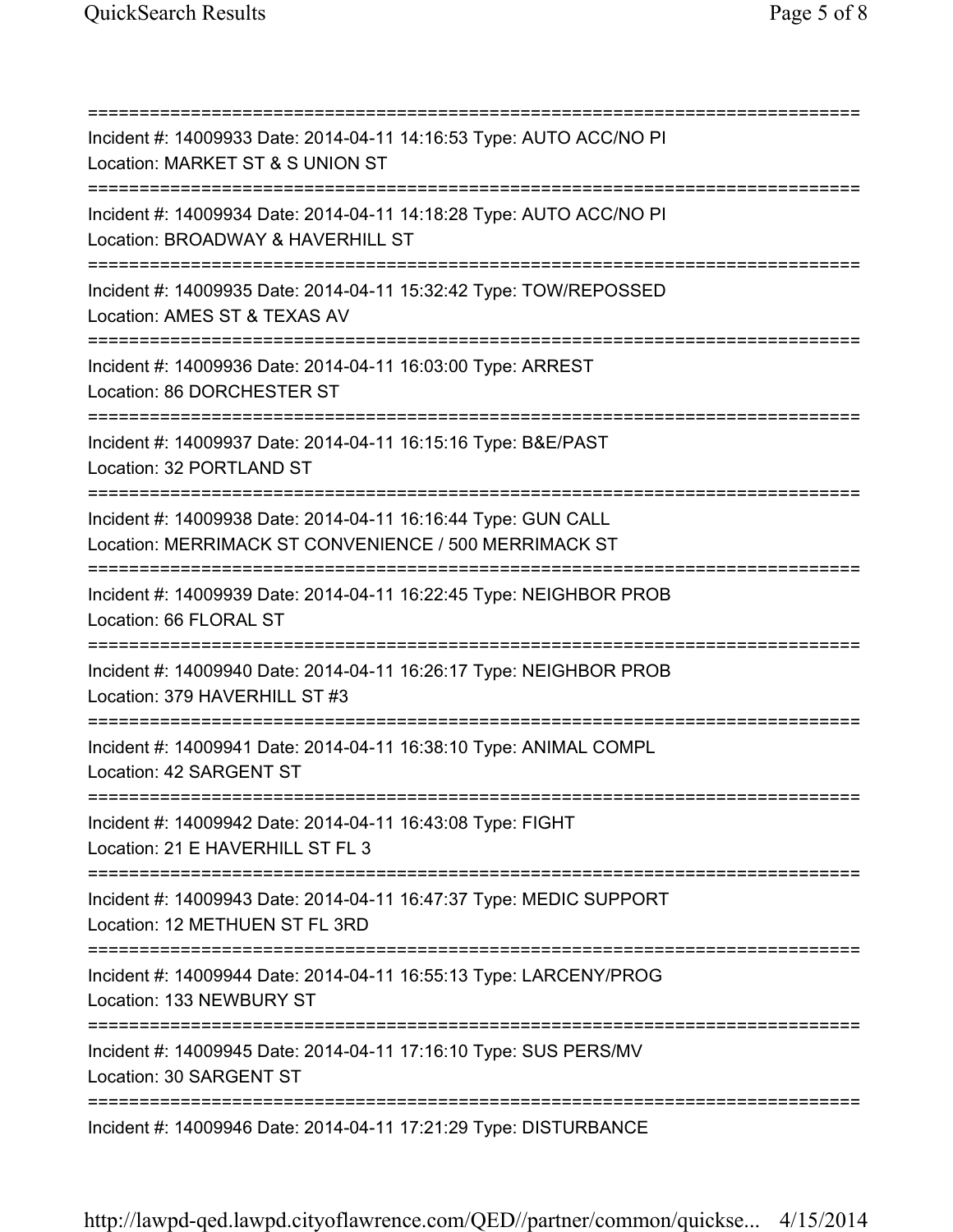=========================================================================== Incident #: 14009947 Date: 2014-04-11 17:32:30 Type: GENERAL SERV Location: 18 CAMPO SECO ST =========================================================================== Incident #: 14009948 Date: 2014-04-11 17:40:11 Type: MAL DAMAGE Location: 190 BRUCE ST FL 3 =========================================================================== Incident #: 14009949 Date: 2014-04-11 17:49:58 Type: UNWANTEDGUEST Location: 18 FRANKLIN ST #508 FL 5 =========================================================================== Incident #: 14009950 Date: 2014-04-11 18:07:07 Type: AUTO ACC/PI Location: BAILEY ST & S UNION ST =========================================================================== Incident #: 14009951 Date: 2014-04-11 18:13:25 Type: ALARM/BURG Location: RESIDENCE; GUILMETTE / 271 WATER ST FL 1 =========================================================================== Incident #: 14009952 Date: 2014-04-11 18:25:54 Type: SUS PERS/MV Location: 689 ESSEX ST #BLDG 1 =========================================================================== Incident #: 14009954 Date: 2014-04-11 18:53:52 Type: DOMESTIC/PROG Location: 43 SPRINGFIELD ST FL 2 =========================================================================== Incident #: 14009953 Date: 2014-04-11 18:54:09 Type: UNWANTEDGUEST Location: 92 FARLEY ST =========================================================================== Incident #: 14009955 Date: 2014-04-11 18:56:45 Type: LOUD NOISE Location: 19 PLEASANT TER =========================================================================== Incident #: 14009956 Date: 2014-04-11 18:59:25 Type: TOW OF M/V Location: 237 FERRY ST =========================================================================== Incident #: 14009957 Date: 2014-04-11 19:11:35 Type: B&E/MV/PAST Location: 32 LAWRENCE ST =========================================================================== Incident #: 14009958 Date: 2014-04-11 19:35:31 Type: SUS PERS/MV Location: 7/11 PLAZA / 360 BROADWAY =========================================================================== Incident #: 14009959 Date: 2014-04-11 19:40:04 Type: TOW OF M/V Location: CVS / 266 BROADWAY =========================================================================== Incident #: 14009960 Date: 2014-04-11 19:57:22 Type: ALARM/BURG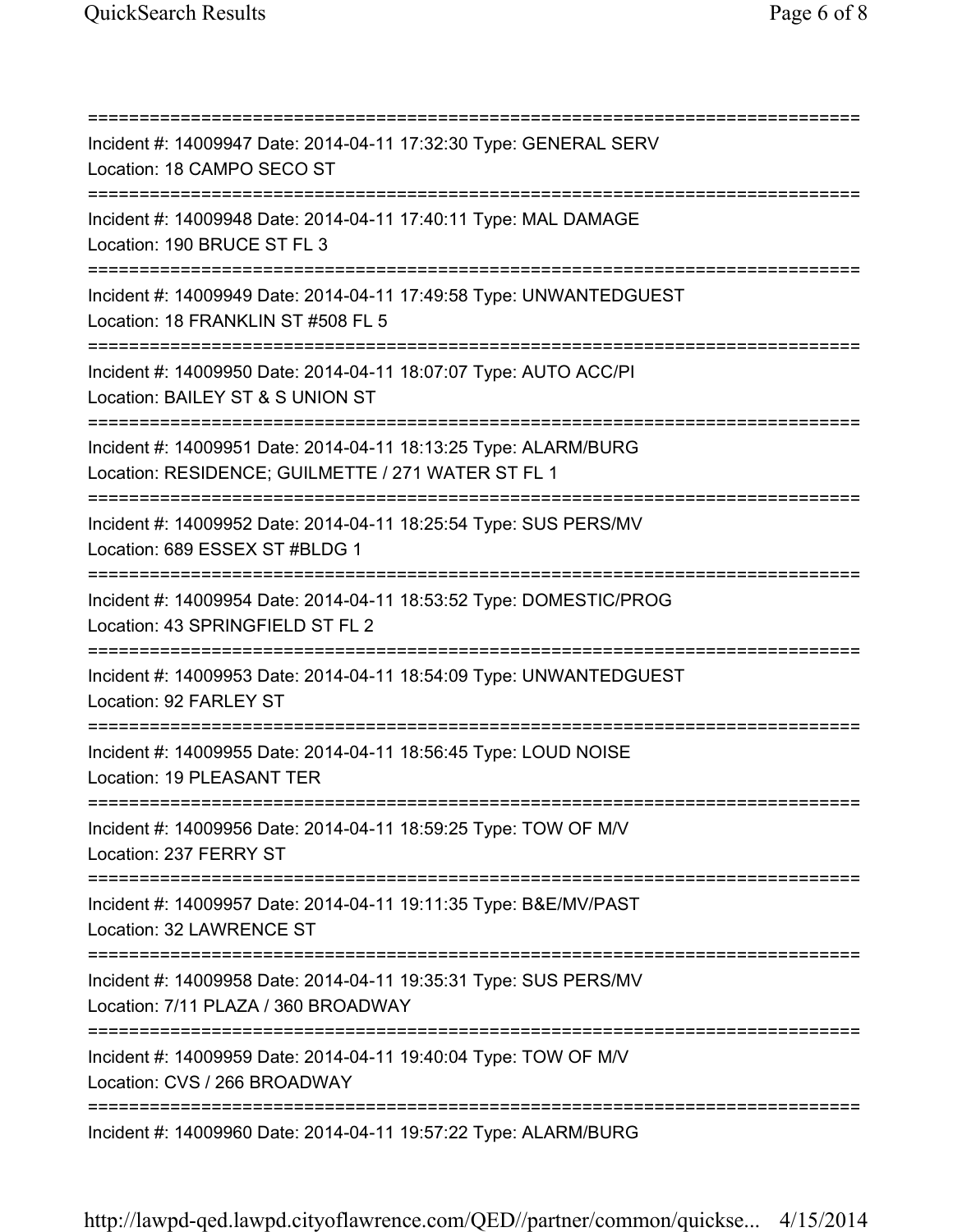Location: RESD;LAWRENCE MASONIC LODGE / 43 JACKSON ST =========================================================================== Incident #: 14009961 Date: 2014-04-11 20:01:58 Type: ASSIST FIRE Location: CENTRAL STATION LFD / 80 LOWELL ST =========================================================================== Incident #: 14009962 Date: 2014-04-11 20:41:25 Type: MAL DAMAGE Location: HENNESSEY SCHOOL / 122 HANCOCK ST =========================================================================== Incident #: 14009963 Date: 2014-04-11 20:44:45 Type: SUS PERS/MV Location: HAYES TAVERN INC / 167 S UNION ST =========================================================================== Incident #: 14009964 Date: 2014-04-11 20:52:09 Type: ALARM/BURG Location: JOYCE RESIDENCE / 76 EUTAW ST =========================================================================== Incident #: 14009965 Date: 2014-04-11 21:05:59 Type: LOUD NOISE Location: 264 E HAVERHILL ST #17 FL 3 =========================================================================== Incident #: 14009966 Date: 2014-04-11 21:09:10 Type: M/V STOP Location: 2 EUTAW ST =========================================================================== Incident #: 14009967 Date: 2014-04-11 21:22:38 Type: M/V STOP Location: 80 AMHERST ST =========================================================================== Incident #: 14009968 Date: 2014-04-11 21:24:04 Type: ALARM/BURG Location: LA MARCHE SUPERMARKET / 334 LAWRENCE ST =========================================================================== Incident #: 14009969 Date: 2014-04-11 21:34:35 Type: DISORDERLY Location: 383 CHESTNUT ST =========================================================================== Incident #: 14009970 Date: 2014-04-11 21:47:17 Type: WOMAN DOWN Location: HAVERHILL ST =========================================================================== Incident #: 14009971 Date: 2014-04-11 21:55:58 Type: AUTO ACC/UNK PI Location: PAISANO'S / 265 MERRIMACK ST =========================================================================== Incident #: 14009972 Date: 2014-04-11 22:24:09 Type: INVESTIGATION Location: 90 LOWELL ST =========================================================================== Incident #: 14009973 Date: 2014-04-11 22:37:03 Type: SUS PERS/MV Location: 1 SMITH ST =========================================================================== Incident #: 14009974 Date: 2014 04 11 22:41:04 Type: ALARM/HOLD